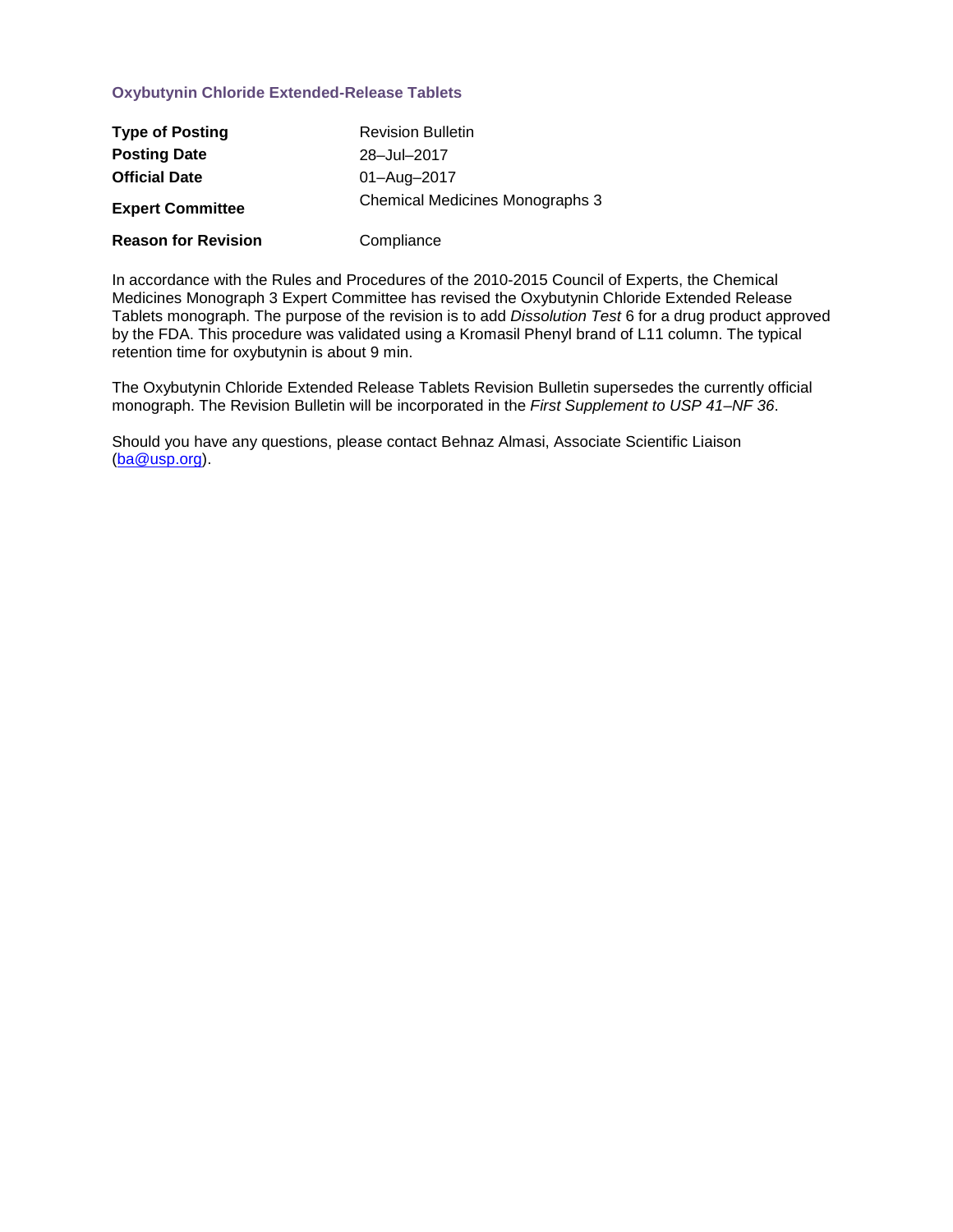# **Oxybutynin Chloride Extended-Release** (See Chromatography **Chloride Extended-Release** (See Chromatography **Contability**<br>Tablets

**COLUMN: Column:** 110.0% **COLUMN:** DEFINITION<br>
Oxybutynin Chloride Extended-Release Tablets contain NLT<br>
90.0% and NMT 110.0% of the labeled amount of oxy-<br> **System suitability**<br>
System suitability 90.0% and NMT 110.0% of the labeled amount of oxy-<br>butynin chloride (C<sub>22</sub>H<sub>31</sub>NO<sub>3</sub> · HCl). **Sample:** *System suitability solution* **Sample:** *System suitability solution* 

• **A. INFRARED ABSORPTION** (197)<br> **Standard:** Dissolve 15 mg of USP Oxybutynin Chloride<br>
RS in 5 mL of water. Adjust with 0.1 N sodium hydrox-<br>
ide to a pH of between 7 and 8. Extract the solution<br>
twice with 10 mL of eth

bine the extracts, evaporate the ether, and dry under vacuum over silica gel for at least 30 min. Redissolve the dried residue in a small amount of acetone, transthe dried residue in a small amount of acetone, trans-<br>fer the solution to an IR salt plate, and evaporate to<br>cast a thin film.<br> $C_S$  = concentration of USP Oxybutynin Chlorid

• **B.** The retention time of the major peak of the Sample **s.** The retention time of the major peak of the *sample*<br>solution corresponds to that of the *Standard solution*, as  $C_U$  = nominal concentration of oxybutynin chloride<br>obtained in the *Assay*.

### •

**Diluent:** Use water adjusted with phosphoric acid to a pH of 3.5.

**Solution A:** *Change to read:* Methanol and acetonitrile (1:1)

**Mobile phase:** Acetonitrile, triethylamine, and water (700:3:1300). Adjust with phosphoric acid to a pH of • **<sup>D</sup>ISSOLUTION** 〈**711**〉 3.9. **Test 1**

butynin Related Compound A RS in acetonitrile<br>Standard stock solution: 0.37 mq/mL of USP Oxy-

butynin Chloride RS in acetonitrile

**System suitability solution:** Transfer 10 mL of the *Standard stock solution* and 1 mL of the *Impurity stock* solution to a 100-mL volumetric flask, and dilute with *Diluent* to volume.<br> *Diluent* to volume. 0.1 mg/mL of USP Oxybutynin **Wobile phase:** Acetonitrile and Solution A (7:13)

**Standard solution:** 0.1 mg/mL of USP Oxybutynin **Mobile phase:** Acetonitrile and *Solution A* (7:13) **Chloride RS** in *Diluent* from the *Standard stock solution* **Solution B:** To 1 L of water add phosphoric acid Chloride RS in *Diluent* from the *Standard stock solution* **Sample solution Sample solution dropwise to a pH of 3.5, and mix well.** 

**For Tablets that contain 5 mg of oxybutynin chlo-**<br> **ride:** Place 10 Tablets in a 500-mL volumetric flask, of USP Oxybutynin Chloride RS in acetonitrile<br>
add 150 mL of Solution A, and stir for at least 4 h or **Standard so** add 150 mL of *Solution A*, and stir for at least 4 h or **Standard solutions:** Prepare a series of dilutions of until dissolved. Dilute with *Diluent* to volume. Mix thoroughly, centrifuge, and use the clear supernatant. concentrations similar to those expected in the *Sam-*

**For Tablets that contain 10 mg or more of oxy-** *<sup>p</sup>le solution*. **butynin chloride:** Place 10 Tablets in a 1000-mL vol-<br>umetric flask, add 300 mL of *Solution A*, and stir for at *Standard solution* of USP Oxybutynin Chloride RS. umetric flask, add 300 mL of *Solution A*, and stir for at *Standard solution* of USP Oxybutynin Chloride RS. least 4 h or until dissolved. Dilute with *Diluent* to vol- **Sample solution:** Use portions of the solution under ume. If necessary, make a further dilution with *Diluent* to volume. If necessary, make a further dilution with *Diluent* test. If the solution is cloudy, centrifuge at 2000 rpm to obtain a solution having a final concentr to obtain a solution having a final concentration for 10 min, and use the s<br>equivalent to 0.1 mq/mL of oxybutynin chloride. Mix **Chromatographic system** equivalent to 0.1 mg/mL of oxybutynin chloride. Mix **Chromatographic system**<br>thoroughly, centrifuge, and use the clear supernatant. (See Chromatography (621), System Suitability.) thoroughly, centrifuge, and use the clear supernatant.

**Chromatographic system**<br>(See Chromatography  $(621)$ , System Suitability.)

**Detector:** UV 220 nm<br>**Column:** 4.6-mm × 15-cm; packing L11

- **IDENTIFICATION**<br> **IDENTIFICATION**<br> **A. INFRARED ABSORPTION** (197)<br> **EXECUTE:** Charge Charge Charge and a sepectively.]<br>
1.6, respectively.]
	-
	-
	-

$$
Result = (r_U/r_S) \times (C_S/C_U) \times 100
$$

- 
- 
- = concentration of USP Oxybutynin Chloride RS
- 

**Acceptance criteria:** 90.0%–110.0% **ASSAY**

### **PROCEDURE PERFORMANCE TESTS**

**Impurity stock solution:** 0.11 mg/mL of USP Oxy- **Medium:** Simulated gastric fluid without enzyme;

**Apparatus 7:** See *Drug Release*  $\langle 724 \rangle$ , 30 cycles/min; 2-3-cm amplitude, at 37.0  $\pm$  0.5°

**Standard stock solution**<br>**Solution A:** 4.83 g/L of monobasic sodium phosphate<br>in water. Add 2.3 mL/L of triethylamine, and adjust

**For Table 1 For Table 1 Contained Stock solutions:** 250, 300, and 350 µg/mL of USP Oxybutynin Chloride RS in acetonitrile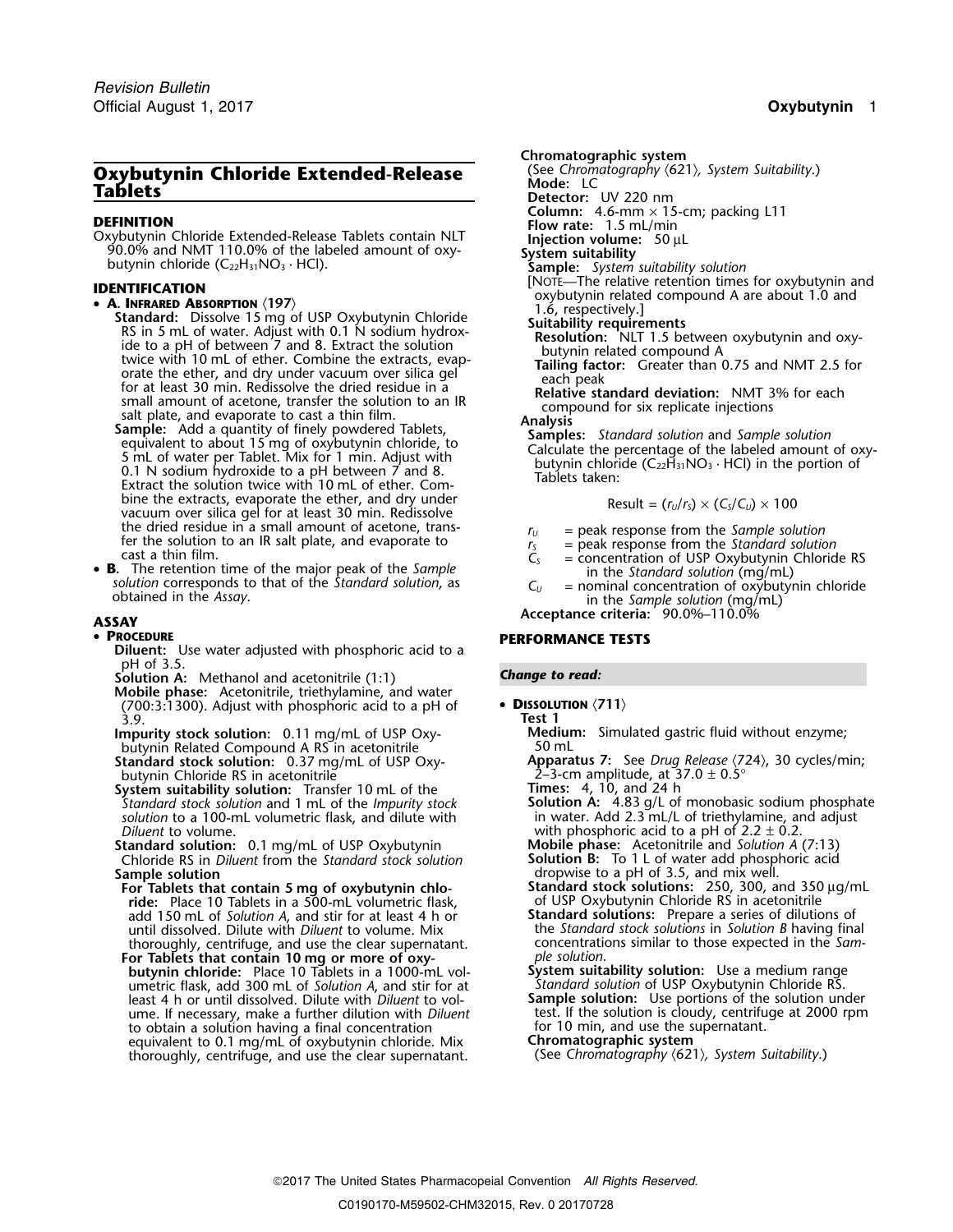**Column:** 4.6-mm  $\times$  5-cm; packing L11 **Column temperature:**  $35^\circ$ **Column temperature:**  $35^\circ$  **Chromatographic system**<br>**Flow rate:** 1.5 mL/min **COLUM** (See Chromatography (621 **Injection volume:** 50 µL<br> **Injection volume:** 50 µL<br> **Injection:** UV 203 nm **System suitability**<br>**Sample:** System suitability solution **Suitability requirements**<br> **Flow rate:** 1.5 mL/min<br> **Failing factor:** Greater than 0.5 and less than 2.5 **Figure 1.5 million injection volume:** 25 µL **Tailing factor:** Greater than 0.5 and less than 2.5 **Injection volume**<br>**Relative standard deviation:** NMT 2.0% **System suitability Relative standard deviation:** NMT 2.0%<br>**Analysis** 

**Samples:** *Standard solutions* and *Sample solution* **Suitability requirements Construct a calibration curve by plotting the peak re- Tailing factor:** NMT 2.0 Construct a calibration curve by plotting the peak re- **Tailing factor:** NMT 2.0 sponse versus concentration of the *Standard solu-* **Relative standard deviation:** NMT 3.0% *tions*. A weighing factor,  $1/x$ , is applied to the re- **Analysis** gression line of the calibration curve to enhance the **Sample** accuracy of the low standard concentrations. Deter-<br>mine the percentage of oxybutynin chloride  $(C_{22}H_{31}NO_3 \cdot HCl)$  dissolved in each interval from a same oxybutynin chloride (C<sub>22</sub>H<sub>31</sub>NO<sub>3</sub> · HCl) dissolved in each interval from a same each time point (C<sub>T2</sub>, C<sub>T4</sub>, C<sub>T8</sub>, C<sub>T16</sub>): linear regression analysis of the calibration curve.

**Tolerances:** See *Tables 1* and *2*.

**Table 1. For Tablets Labeled to Contain 5 or 10 mg of Oxy-**<br>**butynin Chloride butynin Chloride** *r***<sub>S</sub>** = peak response from the *Working standard r*<sub>S</sub> = peak response from the *Working standard* 

| Time<br>(h) | <b>Amount</b><br><b>Dissolved</b> | Province-<br>solution<br>= concentr |
|-------------|-----------------------------------|-------------------------------------|
|             | <b>NMT 20%</b>                    | (mg/ml                              |
|             | 34.5%-59.5%                       | = label clai                        |
|             | <b>NLT 80%</b>                    | $=$ volume $\alpha$<br>$-$ porconta |

### Table 2. For Tablets Labeled to Contain 15 mg of Oxybutynin<br>Chi ch, C<sub>2</sub> + C<sub>4</sub> + C<sub>8</sub> + C<sub>4</sub> + C<sub>6</sub> + C<sub>16</sub> = percentage dissolved at 16 h, C<sub>2</sub> + C<sub>4</sub> + C<sub>8</sub> + **Chloride** *<sup>C</sup><sup>16</sup>*

| Time<br>(h) | <b>Amount</b><br><b>Dissolved</b> |
|-------------|-----------------------------------|
|             | <b>NMT 20%</b>                    |
|             | 34.5%-59.5%                       |
| 24          | <b>NLT 75%</b>                    |

The percentages of the labeled amount of oxybutynin chloride  $(C_{22}H_{31}NO_3 \cdot HCl)$  dissolved at the times specified conform to *Dissolution*  $\langle 711 \rangle$ , *Acceptance Ta-ble 2*. *ble 2*. 8 40%–65%

Test 2: If the product complies with this test, the labeling indicates that the product meets USP *Dissolution Test 2*.

**Acid stage medium:** Simulated gastric fluid, without enzymes, pH 1.2 ± 0.05; 250 mL (first row) **Chloride Buffer stage medium:** Simulated intestinal fluid,

without enzymes, pH 6.8 ± 0.1; 250 mL (rows 2–4) **Apparatus 3:** 25 dips/min; 20-mesh polypropylene screen on top and bottom; 30 s drip time

**Times:** 2 h in the *Acid stage medium* (first row); 4, 8, and 16 h (corresponding to 2, 6, and 14 h after changing the medium) in the *Buffer stage medium*<br>(rows 2–4)<br>**Solution A:** Transfer 1 mL of triethylamine to 1000 mL

**Example conformal conformal conform to** *Die 2***.<br>Standard stock solution: 0.2 mg/mL of USP Oxy-<br>Test 3:** 

**Working standard solution:** Transfer 5.0 mL of the *Standard stock solution* for Tablets labeled to contain *Standard stock solution* for Tablets labeled to contain **Medium:** Simulated gastric fluid without enzyme;<br>5 mg, transfer 10 mL for Tablets labeled to contain 50 mL<br>10 mg, or transfer 15 mL for Tablets labeled to con-**Appa** 10 mg, or transfer 15 mL for Tablets labeled to con-<br>tain 15 mg to a 100-mL volumetric flask. Dilute with 30 dips/min,  $37.0 \pm 0.5^{\circ}$ , 10 s drip time. Dip time<br>Buffer stage medium to volume.

**Mode:** LC<br> **Detector:** UV 230 nm<br> **Detector:** UV 230 nm<br> **Sample solution:** Centrifuge a portion of the solution<br>
under test at approximately 3000 rpm for 10 min. under test at approximately 3000 rpm for 10 min.<br>Use the supernatant. **Flow rate:** 1.5 mL/min (See *Chromatography* 〈621〉*, System Suitability*.) **Solumn:** 4.6-mm × 25-cm; packing L7<br>**Flow rate:** 1.5 mL/min **Analysis Sample:** *Working standard solution* **Samples:** Working standard solution and *Sample* solution Calculate the percentage of the labeled amount of oxybutynin chloride  $(C_{22}H_{31}NO_3 \cdot HCl)$  dissolved at

$$
C_i = (r_U/r_S) \times (C_S/L) \times V \times 100
$$

- 
- 
- **(h) Dissolved** *C<sup>S</sup>* = concentration of the *Working standard solution*
- $L =$  label claim (mg/Tablet)
- 
- $V =$  volume of *Medium*, 250 mL<br> $C_{T2} =$  percentage dissolved at 2 h,  $C_2$
- 
- $C_{T4}$  = percentage dissolved at 4 h,  $C_2 + C_4$ <br> $C_{T8}$  = percentage dissolved at 8 h,  $C_2 + C_4 + C_8$
- 
- 

**Tolerances:** See *Tables 3* and 4.

Table 3. For Tablets Labeled to Contain 5 or 10 mg of Oxy**butynin Chloride** 

| 24                                                                                                               | NLT 75%                                                        | Time    | Amount           |
|------------------------------------------------------------------------------------------------------------------|----------------------------------------------------------------|---------|------------------|
|                                                                                                                  |                                                                | (h)     | <b>Dissolved</b> |
|                                                                                                                  | ercentages of the labeled amount of oxybutynin                 |         | $0\% - 10\%$     |
| ride $(C_{22}H_{31}NO_3 \cdot HCl)$ dissolved at the times<br>ified conform to Dissolution (711), Acceptance Ta- |                                                                | 10%-30% |                  |
|                                                                                                                  |                                                                | 40%-65% |                  |
|                                                                                                                  | If the product complies with this test, the label-             |         | <b>NLT 80%</b>   |
|                                                                                                                  | Masara Albarata a sa albar as sa an I <b>TAD D'</b> asal A'asa |         |                  |

|  |          |  | Table 4. For Tablets Labeled to Contain 15 mg of Oxybutynin |
|--|----------|--|-------------------------------------------------------------|
|  | Chloride |  |                                                             |

| Time<br>(h) | <b>Amount</b><br><b>Dissolved</b> |
|-------------|-----------------------------------|
|             | 0%-10%                            |
|             | 10%-30%                           |
|             | 35%-65%                           |
| 6           | <b>NLT 75%</b>                    |

**Solution A:** Transfer 1 mL of triethylamine to 1000 mL The percentages of the labeled amount of oxybutynin of water. Adjust with phosphoric acid to a pH of 3.50 chloride (C<sub>22</sub>H<sub>31</sub>NO<sub>3</sub> · HCl) dissolved at the times  $\pm$ 

**Standard stock solution:** 0.2 mg/mL of USP Oxy-<br>butynin Chloride RS in *Acid stage medium*<br>**Working standard solution:** Transfer 5.0 mL of the Test 3.<br>**Norking standard solution:** Transfer 5.0 mL of the Test 3.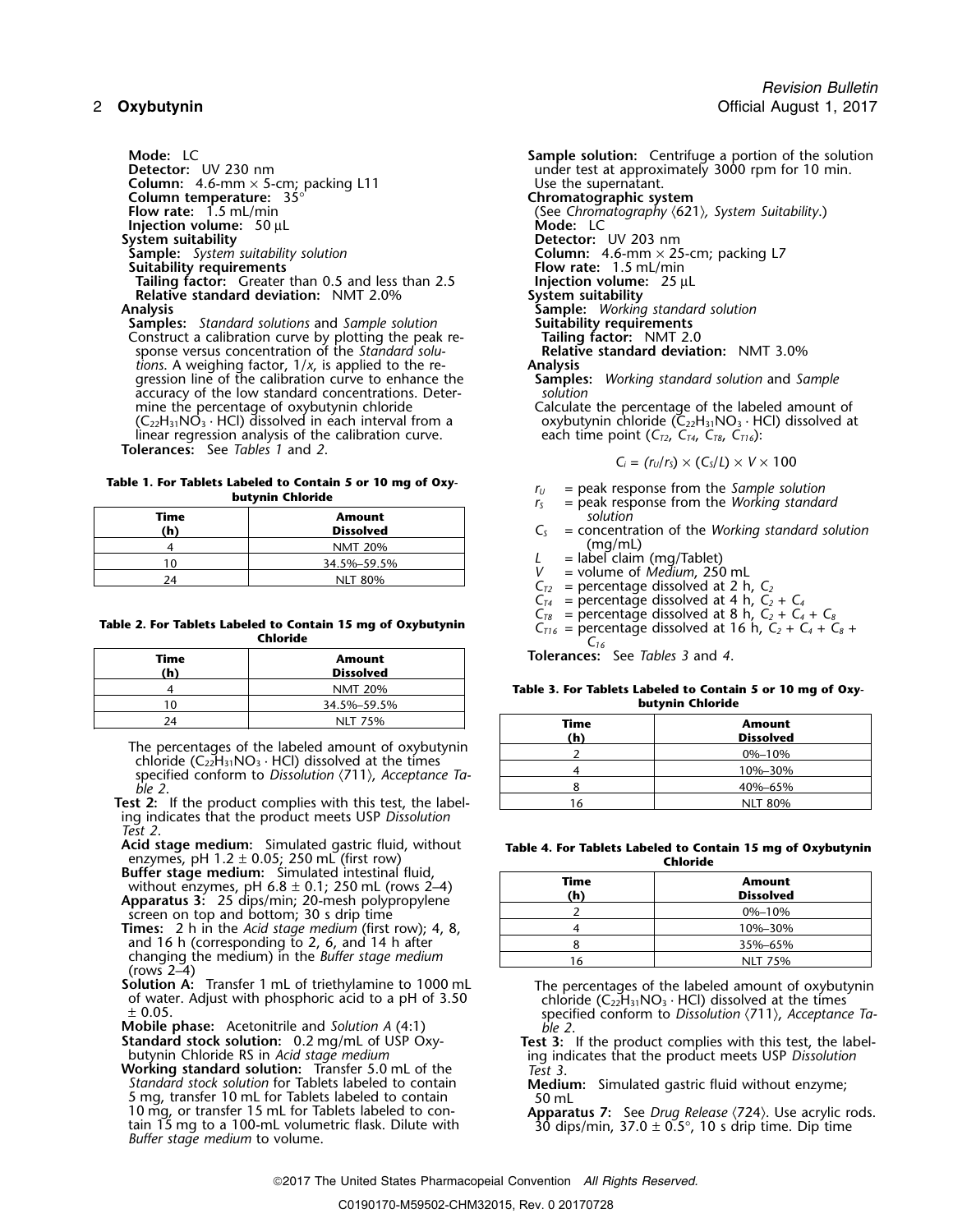interval: row 1, 1 h; row 2, 3 h; row 3, 6 h; row 4, 5 **Standard solution:** (*L*/1000) mg/mL of USP Oxy-

the 2.3 phosphate buffer: 3.4 g/L of monobasic potassium phosphate in water. Adjust with phosphoric acid or 2 N potassium hydroxide to a pH of 2.30  $\pm$  size.<br>**pH 3** 

- butynin Chloride RS in *Medium*, where *L* is the label phoric acid to a pH of 3.50 ± 0.05.
- **Sample solution:** Pass a portion of the solution under **trile (1:1)** test through a suitable nylon filter of 0.45-µm pore **Chromatographic system**
- **Mobile phase:**  $pH$  2.3 *phosphate buffer* and acetonitrile (7:3) trile (7:3) **Detector:** UV 210 nm

- (See Chromatography  $\langle 621 \rangle$ , System Suitability.) **Mode:** LC
- **Detector:** UV 220 nm
- 
- **Flow rate:** 1.0 mL/min<br>**Injection volume:** 10 µL

- 
- **Sample:** *Standard solution*<br>**Suitability requirements**<br>**Tailing factor:** NMT 2.0

**Samples:** *Standard solution* and *Sample solution* Calculate the amount, in mg, of oxybutynin chloride  $(C_{22}H_{31}NO_3 \cdot HCl)$  dissolved at each time interval:

Result = 
$$
(r_U/r_s) \times (C_s/L) \times V
$$

- $r_U$  = peak response from the *Sample solution*  $C_S$
- $r_s$  = peak response from the *Standard solution*  $C_s$  = concentration of the *Standard solution* (mg/mL)
- 

- 
- $=$  volume of *Medium*, 50 mL

Calculate the percentage of the labeled amount of  $\alpha$ *xybutynin dissolved:* 

Result = Σ(amount dissolved at current time interval + At *<sup>i</sup>* = 2 to *<sup>n</sup>* amount dissolved at previous time intervals)  $\times$  100/*L* 

**Tolerances:** See *Table 5*.

**Table 5**

| Time | Amount<br><b>Dissolved</b> | $= 1, 2, , n$<br>$= 2, 3, , n-1$                                                                  |  |
|------|----------------------------|---------------------------------------------------------------------------------------------------|--|
|      | <b>NMT 25%</b>             | $=$ concentration of oxybutynin chloride in the<br>Sample solution at time point <i>i</i> (mg/mL) |  |
|      | 40%-65%                    | = concentration of oxybutynin chloride in the                                                     |  |
|      | NLT 75%                    | Sample solution at time point 2 through n                                                         |  |

The percentages of the labeled amount of oxybutynin  $V_s$  = sampling volume (mL) chloride (C<sub>22</sub>H<sub>31</sub>NO<sub>3</sub> · HCl) dissolved at the times *L* = label claim (mg/Tablet) specified conform to *Dissolution*  $\langle 711 \rangle$ , *Accepta* specified conform to *Dissolution*  $\langle 711 \rangle$ , *Acceptance Table 2*.

**Test 4:** If the product complies with this test, the label-<br>
ing indicates that the product meets USP *Dissolution*<br>
Test 4. *Test 4*. **Time Amount**

**Acid stage medium:** 0.1 N hydrochloric acid; 900 mL **Buffer stage medium:** pH 6.0 sodium phosphate

buffer with 0.2% of sodium lauryl sulfate; 900 mL<br>**Apparatus 2:** 50 rpm, with sinkers. [NOTE—A suitable sinker is available as catalog number CAPWHT-2S from www.QLA-LLC.com.]

**Times:** 2 h in the Acid stage medium; 4, 6, and 14 h<br>(corresponding to 2, 4, 12 h after changing the me-<br>dium) in the *Buffer stage medium*<br>dium) in the *Buffer stage medium* 

h; row 5, 9 h. butynin Chloride RS in *Buffer stage medium*, where *L* is **Times:** 4, 10, and 24 h the label claim, in mg/Tablet **Sample solution:** Pass a portion of the solution under test through a suitable PVDF filter of 0.45-µm pore **pH 3.5 phosphate buffer:** 6.94 g/L of monobasic po-<br>tassium phosphate in water. Adjust with diluted phos-**Standard solution:** (*L*/200) mg/mL of USP Oxy- tassium phosphate in water. Adjust with diluted phosclaim, in mg/Tablet **Mobile phase:** *pH 3.5 phosphate buffer* and acetonisize, discarding the first few mL.<br> **Subset by the first few mL.** (See *Chromatography*  $(621)$ *, System Suitability.*)<br> **Mode:** LC **Column:** 4.6-mm × 15-cm; packing L7<br>**Flow rate:** 1.0 mL/min **Injection volume:** 20 µL<br>**System suitability**<br>**Sample:** Standard solution **Column:** 4.6-mm × 15-cm; packing L10 **Sample:** *Standard solutic* Flow rate: 1.0 mL/min **Sultime: Suitability requirements Injection volume:** 10 µL **Column efficiency:** NLT 2000 theoretical plates **System suitability Tailing factor:** NMT 2.0 **Relative standard deviation:** NMT 2.0%<br>**Analysis Tailing factor:** NMT 2.0 **Samples:** *Standard solution* and *Sample solution*

**Relative standard deviation:** NMT 2.0% Calculate the concentration (*C<sub>i</sub>*) in mg/mL of oxy-<br>butynin chloride (C<sub>22</sub>H<sub>31</sub>NO<sub>3</sub> · HCl) at each time butynin chloride (C<sub>22</sub>H<sub>31</sub>NO<sub>3</sub> · HCl) at each time point (*i*):

$$
C_i = (r_U/r_S) \times C_S
$$

 $r_U$  = peak response from the *Sample solution* 

 $r_s$  = peak response from the *Standard solution*<br> $C_s$  = concentration of the *Standard solution* 

*C<sup>S</sup>* = concentration of the *Standard solution* Calculate the cumulative percentage of the labeled (mg/mL) amount of oxybutynin chloride (C $_{22}$ H $_{31}$ NO $_{3}$   $\cdot$  HCl)  $L =$  label claim (mg/Tablet) dissolved  $(Q_i)$  at each time point (*i*): dissolved  $(Q_i)$  at each time point (*i*):

$$
Q_1 = (C_1 \times V/L) \times 100
$$

$$
\frac{(C_{1} \times 900) + \sum_{j=2}^{n-1} C_{j}V_{s} + C_{n} \times [900 - (n-2)V_{s}] \times 100}{I}
$$

$$
= 1, 2, ..., n
$$

- 
- *Sample solution* at time point 2 through *n*−1 (mg/mL)
- 

| ۰.<br>۰.<br>M. |
|----------------|
|----------------|

| Time<br>(h) | <b>Amount</b><br><b>Dissolved</b> |
|-------------|-----------------------------------|
|             | <b>NMT 10%</b>                    |
|             | 10%-40%                           |
|             | 40%-75%                           |
| 14          | <b>NLT 85%</b>                    |

2017 The United States Pharmacopeial Convention *All Rights Reserved.*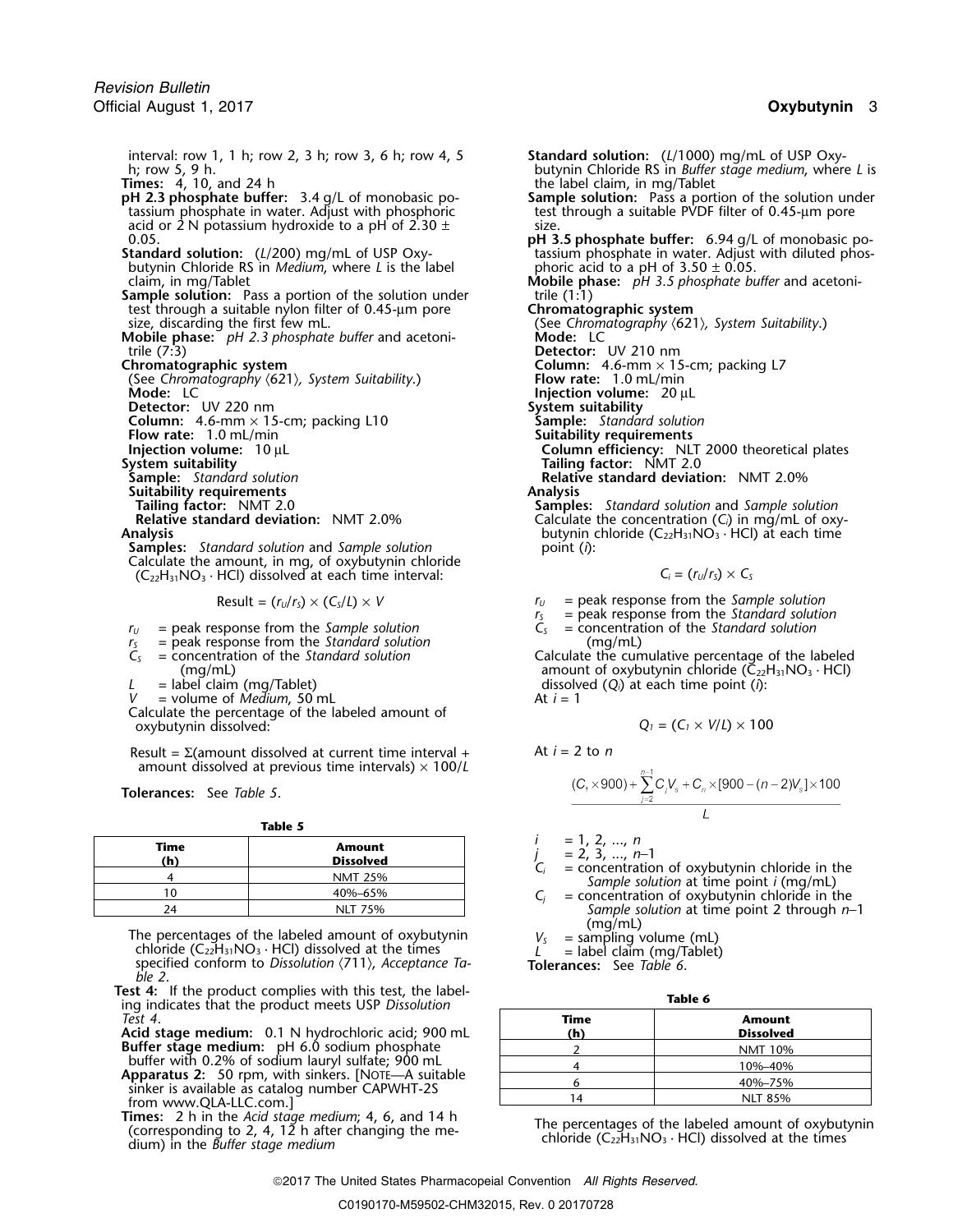specified conform to *Dissolution*  $\langle 711 \rangle$ , *Acceptance Ta-*<br>*L* = label claim (mg/Tablet)<br>*L* = label claim (mg/Tablet)

- *ble 2*. *<sup>L</sup>* = label claim (mg/Tablet) **•.Test 5:** If the product complies with this test, the *V<sup>S</sup>* = volume of the *Sample solution* withdrawn at labeling indicates that the product meets USP *Dissolu*-<br>
tion Test 5.<br>
(mL)<br>
(mL) *tion Test 5*. (mL)
- **Medium:** Acetate buffer pH 4.5, prepared as follows. **Tolerances:** See *Table 7*. Transfer 2.99 g of sodium acetate to a 1000-mL volumetric flask, dissolve in 700 mL of water, adjust with **Table 7** glacial acetic acid to a pH of 4.5, and dilute with water to volume; 900 mL.
- 

- **Standard stock solution:** 0.28 mg/mL of USP Oxybutynin Chloride RS in acetonitrile. Use sonication, if necessary.
- **Standard solution:** (*L*/900) mg/mL of USP Oxy-<br>butynin Chloride RS in *Medium*, where *L* is the label
- size, discarding the first few mL of the filtrate. Replace the portion of solution withdrawn with an equal vol-
- 
- 
- 

- 
- 
- 
- 
- 
- 
- 
- 
- 

- 
- 
- 
- 

$$
Result_1 = C_1 \times V \times (1/L) \times 100
$$

Result<sub>2</sub> = 
$$
[(C_2 \times V) + (C_1 \times V_s)] \times (1/L) \times 100
$$
 Sample: Standard solution

Result<sub>3</sub> = {
$$
(C_3 \times V)
$$
 + [( $C_2 + C_1$ ) ×  $V_5$ ]} × (1/*L*) × 100

$$
Result_4 = \{(C_4 \times V) + [(C_3 + C_2 + C_1) \times V_5] \} \times (1/L) \times
$$

 $C_i$  = concentration of oxybutynin chloride in the portion of the sample withdrawn at the specified time point (mg/mL)

| glacial acetic acid to a pH of 4.5, and dilute with                                                                                                                                                                                                                                                                                                                                                                                                                                                            |             |                                   |
|----------------------------------------------------------------------------------------------------------------------------------------------------------------------------------------------------------------------------------------------------------------------------------------------------------------------------------------------------------------------------------------------------------------------------------------------------------------------------------------------------------------|-------------|-----------------------------------|
| water to volume; 900 mL.<br><b>Apparatus 2: 75 rpm</b>                                                                                                                                                                                                                                                                                                                                                                                                                                                         | Time<br>(h) | <b>Amount</b><br><b>Dissolved</b> |
| <b>Times:</b> 2, 8, 12, and 24 h                                                                                                                                                                                                                                                                                                                                                                                                                                                                               |             | <b>NMT 10%</b>                    |
| Standard stock solution: 0.28 mg/mL of USP Oxy-                                                                                                                                                                                                                                                                                                                                                                                                                                                                |             | 30%-50%                           |
| butynin Chloride RS in acetonitrile. Use sonication, if                                                                                                                                                                                                                                                                                                                                                                                                                                                        |             | 55%-75%                           |
| necessary.<br>$\epsilon$ , $\epsilon$ , $\epsilon$ , $\epsilon$ , $\epsilon$ , $\epsilon$ , $\epsilon$ , $\epsilon$ , $\epsilon$ , $\epsilon$ , $\epsilon$ , $\epsilon$ , $\epsilon$ , $\epsilon$ , $\epsilon$ , $\epsilon$ , $\epsilon$ , $\epsilon$ , $\epsilon$ , $\epsilon$ , $\epsilon$ , $\epsilon$ , $\epsilon$ , $\epsilon$ , $\epsilon$ , $\epsilon$ , $\epsilon$ , $\epsilon$ , $\epsilon$ , $\epsilon$ , $\epsilon$ , $\epsilon$ , $\epsilon$ , $\epsilon$ , $\epsilon$ , $\epsilon$ , $\epsilon$ , |             | <b>NLT 85%</b>                    |

- butynin Chioride KS in *Meaium*, where L is the label<br>claim, in mg/Tablet, from the *Standard stock solution*<br>**Sample solution:** Pass a portion of the solution under<br>test through a suitable PVDF filter of 0.45-µm pore<br>the
	- •**.Test 6:** If the product complies with this test, the the portion of solution withdrawn with an equal vol- labeling indicates that the product meets USP *Dissolu-* ume of *Medium*. *tion Test 6*.
		-
- **Example the unfer:** 6.94 g/L of monobasic point<br>
atassium phosphate in water. Adjust with phosphoric<br>
action of 3.50 ± 0.05.<br>
Mobile phase in water. Adjust with phosphoric<br>
Mobile phase is  $H^3$  5.50 ± 0.05.<br>
Mobile phas
	-
	-
	-
	-
	-
	-
	-
	- $s$ (C<sub>22</sub>H<sub>31</sub>NO<sub>3</sub> · HCl) in the sample<br>the vessel at each point (*i*):<br>Result<sub>*i*</sub> = (*r<sub>U</sub>*/*r*<sub>S</sub>) × *C<sub>S</sub>*<br> $\frac{1}{2}$ <br>Result<sub>*i*</sub> = (*r<sub>U</sub>*/*r<sub>S</sub>*) × *C<sub>S</sub>*<br>Dilute with *Diluent*, if necessary, to obtain a solution<br>wi
- $r_5$  = peak response from the *Sample solution*<br>  $r_5$  = peak response from the *Standard solution*<br>  $C_5$  = concentration of the *Standard solution*<br>  $C_5$  = concentration of the *Standard solution*<br>  $C_6$  = concentrati
	-
	- **Flow rate:** 1.5 mL/min **Properature:** 35°<br>**Flow rate:** 1.5 mL/min **Injection volume:** 50 µL
	-
	- **System suitability**
	-
	- **Suitability requirements**
	- **Tailing factor:** 0.5–2.5  $R$ elative standard deviation: NMT 2.0%

Analysis<br>Samples: Standard solution and Sample solution Calculate the concentration (C<sub>i</sub>), in mg/mL, of oxy-<br>butynin chloride (C<sub>22</sub>H<sub>31</sub>NO<sub>3</sub> · HCl) in the sample